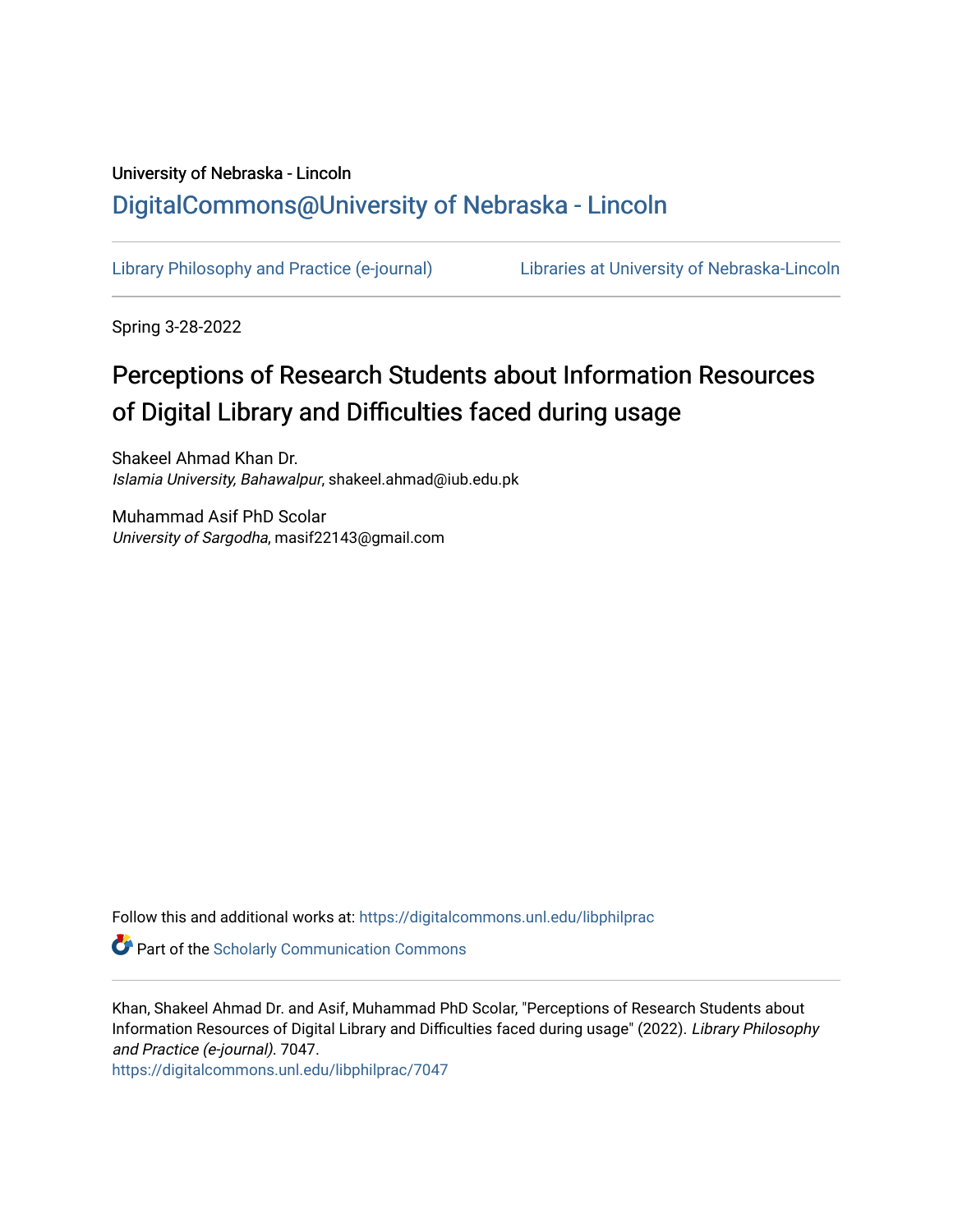#### **Perceptions of Research Students about Information Resources of Digital Library and Difficulties faced during usage**

Dr. Shakeel Ahmad khan, Assistant Professor Library & Information Science, Islamia University, Bahawalpur, Punjab, Pakistan (shakeelkhan575@gmail.com)

Muhammad Asif, PhD Scholar, Department of Information Management, University of Sargodha, Punjab, Pakistan (masif22143@gmail.com)

#### **Abstract**

The basic aim of this study was to examine the perception of research students about the importance of online sources of information in digital libraries and the problems faced by research students while consulting online information resources in digital libraries. To achieve these goals, a quantitative research method was used. A self-administered questionnaire was developed and used for data collection. The population of the study has consisted of research students studying in M. Phil and Ph.D. in the Faculty of Behavioral & Social Sciences and Pure Sciences. Data was collected from 278 respondents and analyzed by using SPSS software. Results showed that respondents were aware of different online information resources and had positive perceptions regarding online information resources. They possessed satisfactory searching skills. They have obtained training sessions to use online information resources. They preferred digital form, print form, and electronic form to receive information. Respondents pointed out problems in using online information resources. These problems include information overload on the web, subscription issues, infrastructure problems, load shedding issues, etc. They demanded training to increase online searching skills. The study concluded that research students studying at the University of Punjab have a good level of searching skills. It was recommended that librarians working at the University of Punjab should offer adequate training programs to assist the research students in searching for online information.

Keywords: Online Information Resources, Digital Library, Barriers

#### **Introduction/Background**

Libraries are an impressive treasure of information for research and learning. With the developments in ICT, traditional libraries are turning towards digital and online shapes. Information and Communication Technology has brought astonishing changes to institutional library and info services. Conventional library services can be delivered more professionally and successfully by using ICTs. Library services provided by web consist on online textbooks, databases, tutorials and links to other useful resources. Development of Internet, as the main storehouse of information capitals, has transformed the role of LIS professionals. The web permits anyone to access information on the Internet with the help of a browser. Web has the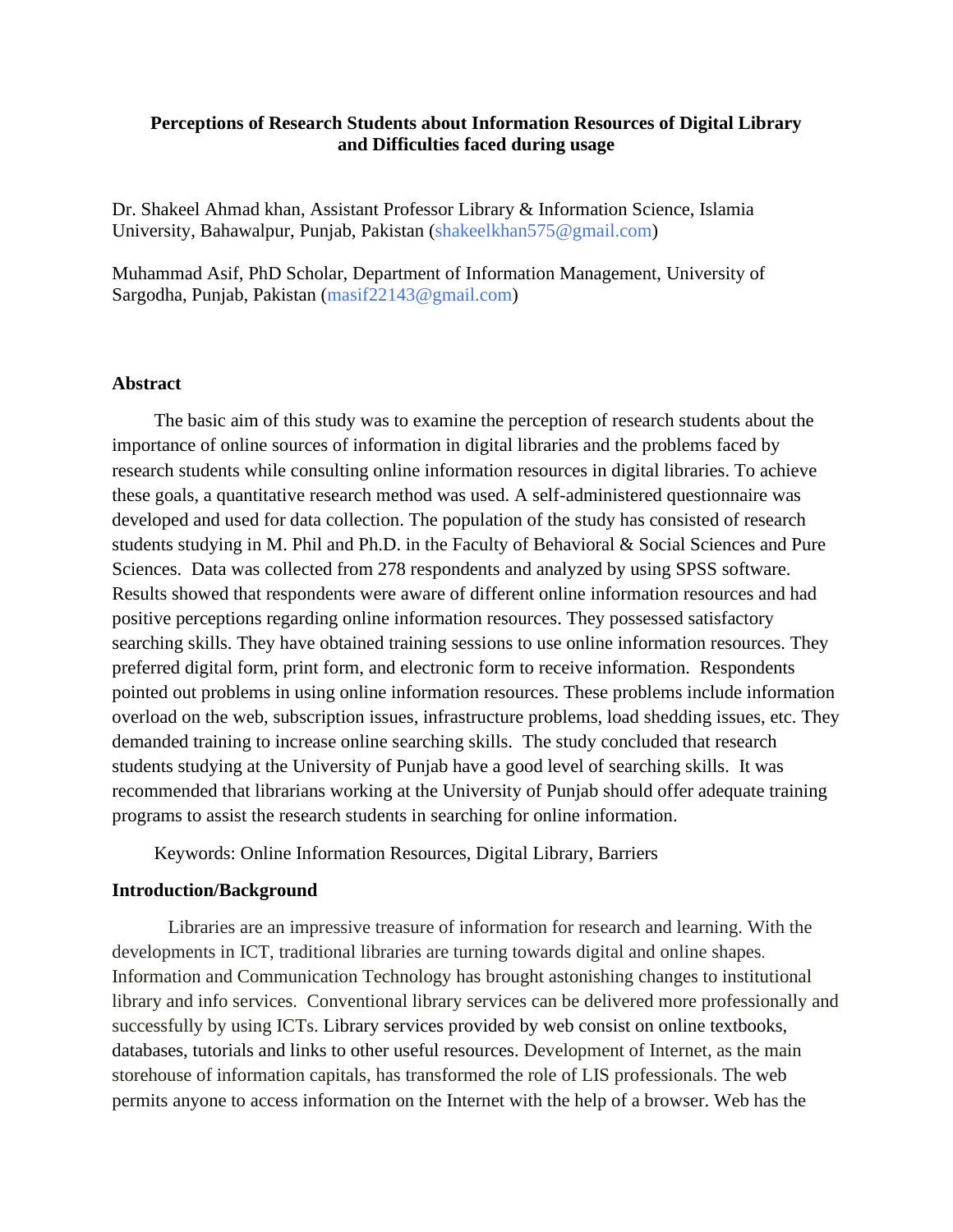capacity to link with associated data rapidly. The web holds data in many formats such as scripts, sounds, pictures, and videos. These web info resources are now known as online information resources. The recent institutional libraries and information hubs have established their web portals, which are supported with modern communication devices, and being used for different tasks. The university library provides different information resources in print form and in nonprint form to facilitate user's information needs. These online sources are more valuable in this regard due to their benefits. Online resources of information are being utilized in university libraries due to widening the variety of available information within the library and providing access through digital resources so that learners, researcher scholars, and other fellows of the institution can approach them and the library system of the university provides the structures and Internet facilities to develop users approachability of online possessions (Daramola, 2016). These resources deliver information in electronic form and accessible through Internet such as subject research guides, online directories, E-books and manuscripts, e-journals, library catalogues, online reference sources (Tsakonas, 2006). E-resources permit users to access, to find and retrieve information from faraway locations and without time limit through Internet (Nisonger, 2003).

Online information resources save the space issue in libraries and stop wastage of time (Kenchakkanavar, 2014). These library assets are beneficial for users to retrieve huge amount of information in short time. The accessibility of information in electronic form has created opportunities for universal access to information, enlarged the figure of users obliged, increased the quantity of information delivered, and offered new selections for research students to discover information related to their research areas (Varghese, 2008).More students in the online environment were capable to retrieve the required resources for their reading research job (Wolsiki, 2015). Universities are spending massive expanses for the richness of their digital collection to make their online resources and e-collections more and more (Kim, 2011). Although the Internet has entered in all fields of academics in universities, yet there still not adequate access to online information resources (Okon, 2010). Most university libraries have not a practical policy of providing accurate Internet access to their postgraduate students. Online information resources are particularly essential in the fields of research, education, knowledge and academic activities in any university library (Makori, 2015). Postgraduate research students can approach to publishers for publishing their writings and research papers for creation and distribution of information. Information literacy and learning skills are essential to use and retrieve online information resources in the university libraries. Traditional IR, OPAC, and Web searching studies were compared and results of this comparison showed that there are major differences in all these methods of data searching (Bernard & Pooch, 2001).

The aim of the present study is to investigate researcher's perceptions about importance of online information resources to obtain information provided by these resources and the difficulties they face in accessing these sources. Challenges involved in using online sources of information in libraries are also one of the core issues of the present research paper. Researchers express their skills and preferences during utilization online information resources. Their skills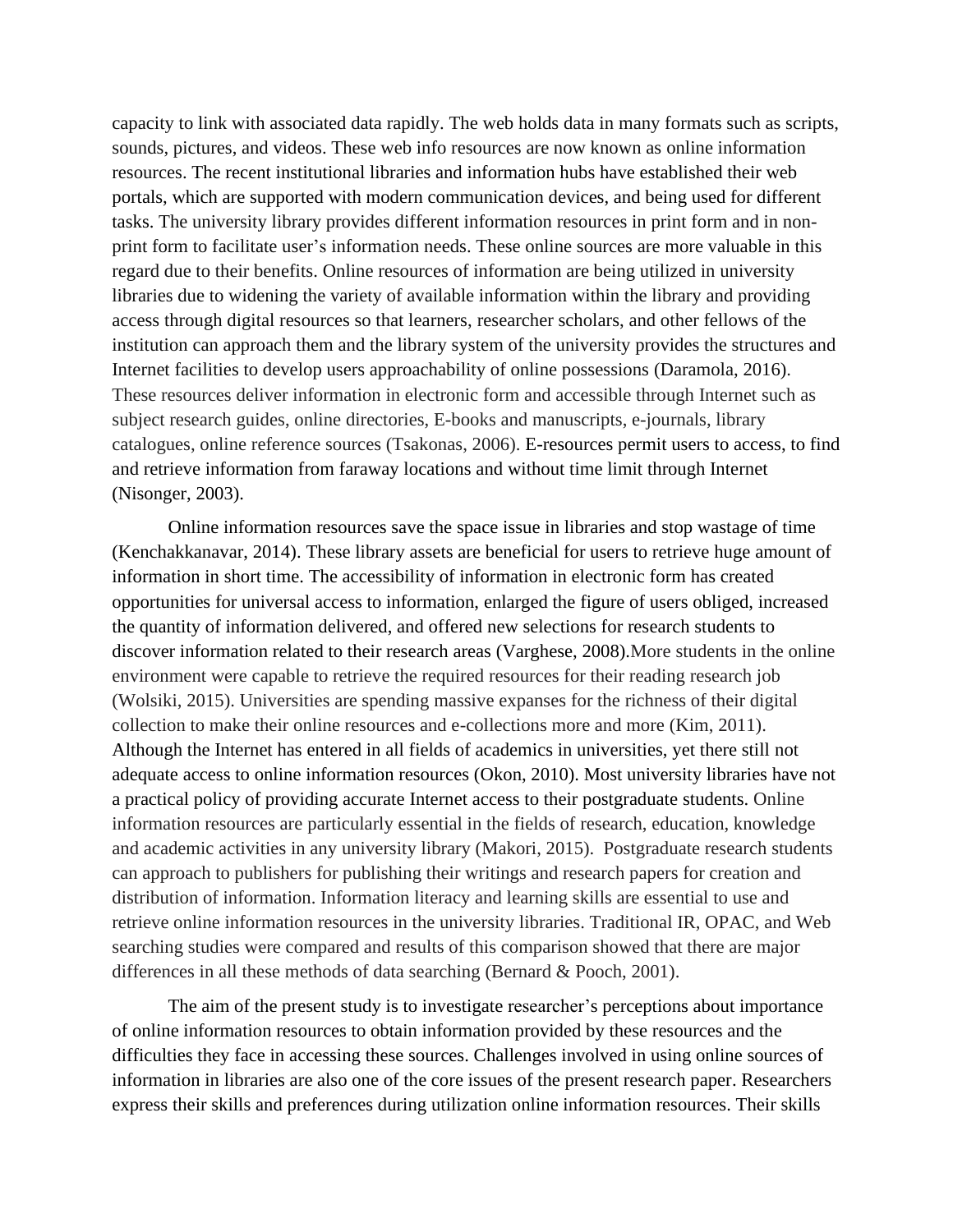help them to understand the type of the content resources and their consequence to their informational needs. These skills help the researchers about system properties like interface, system features and system functionalities. This means that the researchers have to develop specific skills in order to utilize and handle the system functionalities and components. Most university libraries boost their students to access their online information resources to help in the progress of information and investigation. Thus, this study is an effort to discover the perception about importance of online information resources, level of online searching skills and hurdles faced during usage online information resources by postgraduate research students in university of the Punjab, Lahore, Pakistan.

#### **Research Objectives:**

- 1. Perception about importance of online sources of information
- **2.** Barriers in searching online information

#### **Statement of Problem**

Academic libraries in universities are information hub and play a key role in educational, teaching and research necessities of the parent organizations. Online information resources of any academic library are more effective teaching and learning apparatus in higher education especially for research purpose. These are effective for researchers, and offer tools for life-long learning, knowledge and wisdom. Internet renders worldwide information accessibility and allows researchers to have access to huge amount of information. It enables to communicate through e-mail, virtual discussion groups and provides opportunities for distance education in institutions.

 Usage of online information resources in libraries has changed the traditional way of locating information from libraries. Now researchers interact with library online information resources to search the required information from libraries. Thus, this study is an effort to discover the perception about importance of online information resources and hurdles faced during usage online information resources by postgraduate research students in university of the Punjab, Lahore, Pakistan. So this research has been conducted.

#### **Review of Related Literature**

"Web pages and documents available on net that deliver valuable information. An online resource is normally data and educational in nature, any supporting software available online can also be rated an online resource." An online resource is data you find online. It can be an online magazine, newspaper, channel or television website. Webpages, peer-reviewed journals, blogs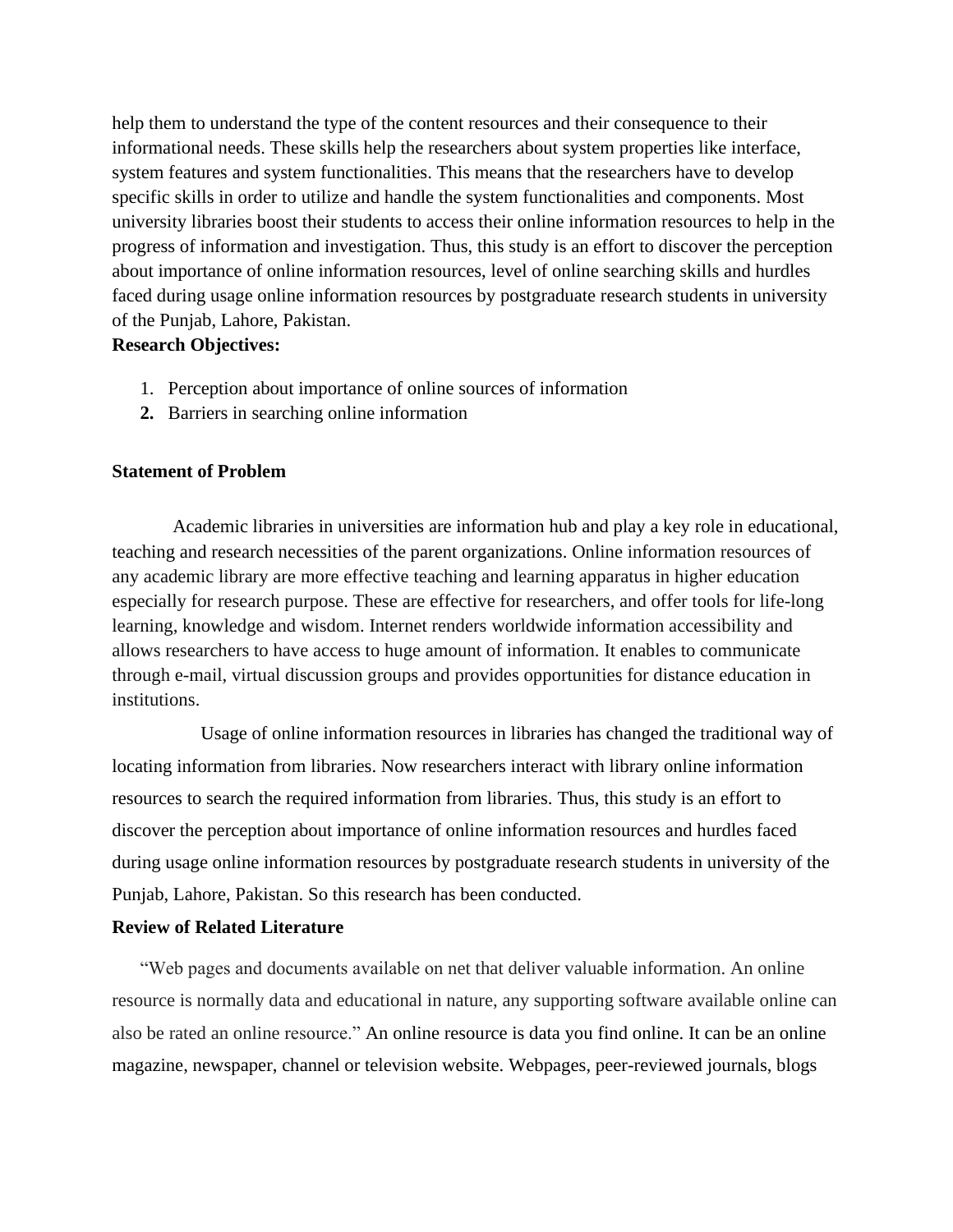and forums are also online sources. Some other names for online sources are web sources, electronic sources, and Internet sources" (ODLIS: Online Dictionary, 2004).

Many kinds of online information resources are being used by researchers for searching information. These information resources include E-books, E-journals, HEC databases, Google scholar, OPAC of different libraries, Online Archives, Digital libraries, Social media blogs, Online search directories, Search engines (Google, Yahoo, Bing, ask.com etc.), HEC research repository, E-magazines, repository of other universities, E-thesis and dissertations, E-research reports, online reference databases, indexing and abstracting databases and so on. All these online resources are designed to cover the requirements of general library users in effective way. Research students depend upon information resources available in institution libraries, in both electronic and print formats. Kenchakkanavar (2014) described that research scholars use many kinds of online information resources in libraries like E-journals, E-books, Research repositories, Digital libraries, Databases, OPAC of different libraries, Search engines(Google, Yahoo, Bing, ask.com), Google Scholar and so on. Online information resources have many benefits such as to access to an information source by several users in same time, these sources can be explored rapidly, huge amount of information can get from these resources and can be stored in less space etc.

Ebijuwa and Mabawonku (2019) observed "the use of electronic library resources for academic activities". The studies conducted in past showed that usage of electronic library resources are small in Nigeria. There were some factors like user's approach, computer operating skills and information retrieval techniques, found. This study tested usage of electronic library possessions on the basis of demographic variables (age, gender) and academic programs, in selected universities of Nigeria. The descriptive survey was performed for the study to meet the objectives of study. To collect 1,526 responses from targeted population in the selected universities of Nigeria, multi stage sampling technique was used. The study results revealed that age influenced the use of electronic library resources on a small scale, while gender and academic program did not. So the recommendation was made for the university libraries to ensure that the use of electronic library resources in users**,** irrespective of age, gender or academic discipline.

Brar (2017) investigated the purpose of interacting with online system, users' preference to search information online with author, title, subject, and with other bibliographical elements of a document, user's preferences to access the databases online, the way that users learn to interact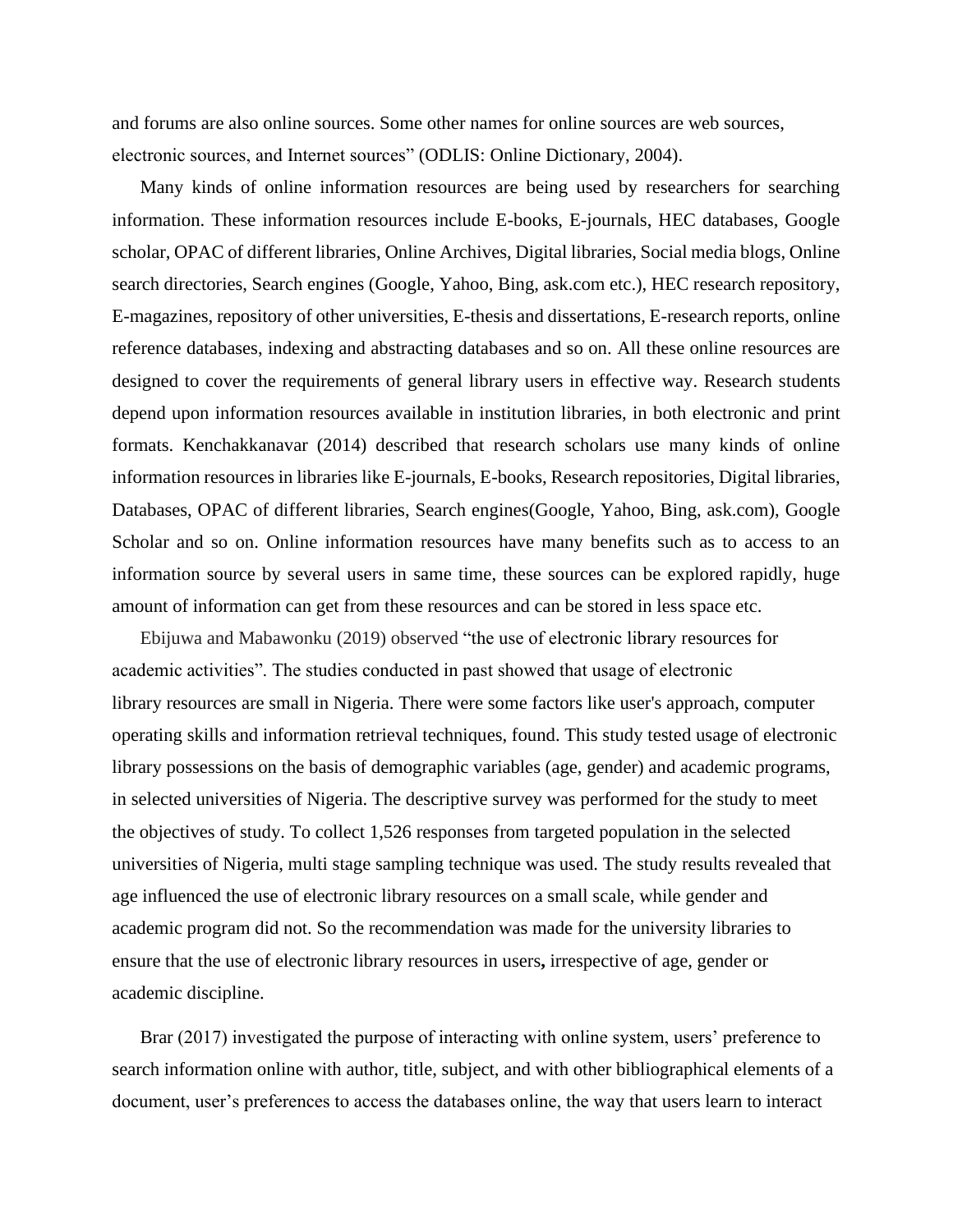with online information systems, and barriers that users face while searching information online. The researcher users' quantitative research designed and data collected from 75 respondents by making a survey. The study revealed that 36 (48.0%) users interacts with systems to search for information they need, 29 (38.7%) users prefer to search documents with author, 22 (29.3%) users like to get information from e-journals, 24 (32.%) users get guidance from library officials to learn how to use the system online, and the barriers that users face barriers are lingual, access to terminal to use the online systems, lack of it skills and knowledge, and the massive 40 (51.%) respondents face barrier is the bulk of information retrieved and available on interface.

Sife (2013) conducted a study on "the Web searching behavior of postgraduate students at Sokoine University of Agriculture". The purposes of the study were to examine searching behaviors of students, to focus the causes of using the Web resources, to describe usage of different features of web, to guess web searching skills and to highlight the difficulties faced while using the Web. The study was performed from all postgraduates at SUA. Self-administered questionnaire was the data collecting instrument. Data was randomly gathered and calculated with the help of statistical package for social sciences (SPSS). The results of the study indicated that the majority of the postgraduates were expert in using of Web and they were familiar about the web resources. Many students trusted on Web resources for their research and academic activities. A notable number of students were using search engines and subscribed databases to find information. It was also found that majority of students were using simple searching techniques**.** The use of advanced searching techniques was very low. The use of e-resources such as e-journals and databases among students of SUA was not up to satisfied limits. Study recommended that university authorities should encourage e-resources in libraries and include awareness programs for information literacy into their curriculum.

Ahmed (2013) assessed the usage and satisfaction with university subscribed e-resources in public and private sector universities in Bangladesh**.** For the assessment about the usage of eresources and satisfaction of users with university subscribed electronic resources by the students a questionnaire was utilized. The obstacles challenged during accessing e-resources were also discussed. The study explored that the students were not entirely satisfied with the present subscribed online resources available in universities. The problems pointed out by students were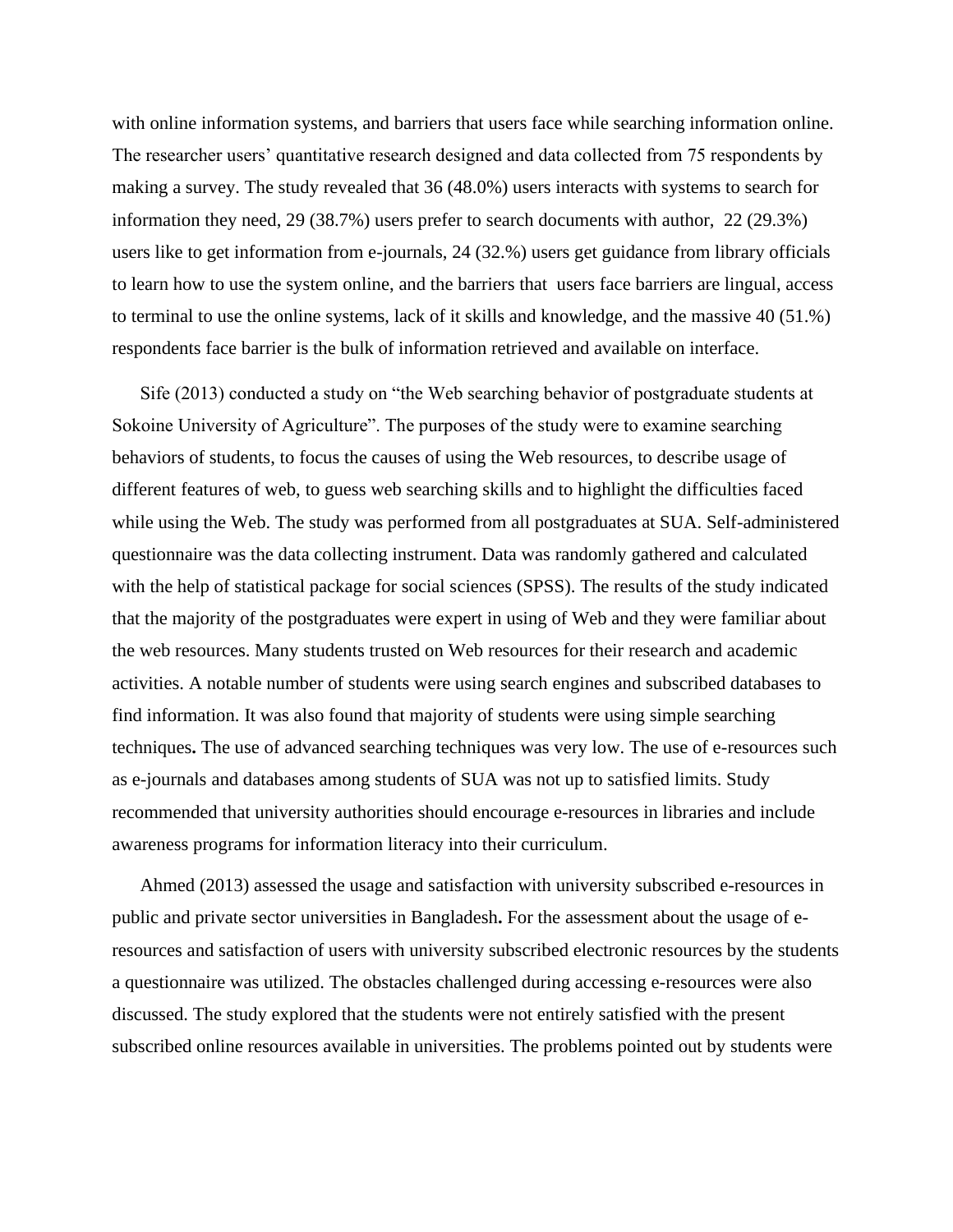restricted access of PCs and data speed. Poor ICT setup is the main cause of these problems which may also lead to other drawbacks.

Ugwu  $\&$  Onyegiri (2013) found that the university library atmosphere is changing, so university librarians are directed to take necessary steps with changing demands. Providing unrestricted access to OIR in the university library is basic step and essential need in this changing atmosphere. The achievement of the university library in providing OIR depends upon ability of library management to fight with the problems associated with the management of OIRS. There are several problems related with OIR, such as, organizational policies/practices, finance, recruitment and e-resources provision using ICT. Following recommendations were made keeping in front findings revealed in study. A reasonable amount from the library budget should be allocated for the progress of e-resources in the campus collections. Staff of libraries should be trained to work effectively with an ICT based system. There should be a strategy as well a plan for ICT infrastructural development in the university libraries. This will offer a supporting environment for the institutes and use of OIRS in the university Library.

Adeniran (2013) explored that majority of the library users 'access e-resources for selfresearch purpose, projects, knowledge of current researches and other information needs. However, some factors associated with e-resources including: information overloaded on net, low download speed, lack of searching skills and costly systems were found to be the challenges affecting against Library usage.

Gagan and Rakesh (2013) described that the Internet has many opportunities of uses and treasure of information resources for the students and researchers. It was found that the majority of students (92.30%) have good using Internet experience. Respondents of the sudy reported generally that Internet information resources were more useful than conventional documents. The educational efficiency and research productivity of the researchershas enhanced to a great level due to free access to Internet resources provided by the university. Following are some issues pointed by the respondents of present study.Users were not satisfied mostly due to the time limits, slow Internet connectivity and lack of experience to find out information quickly. Hence, regular training programs for use of Internet resources and enhanced speed of connectivity may solve most of the existing problems of Internet use at university campus.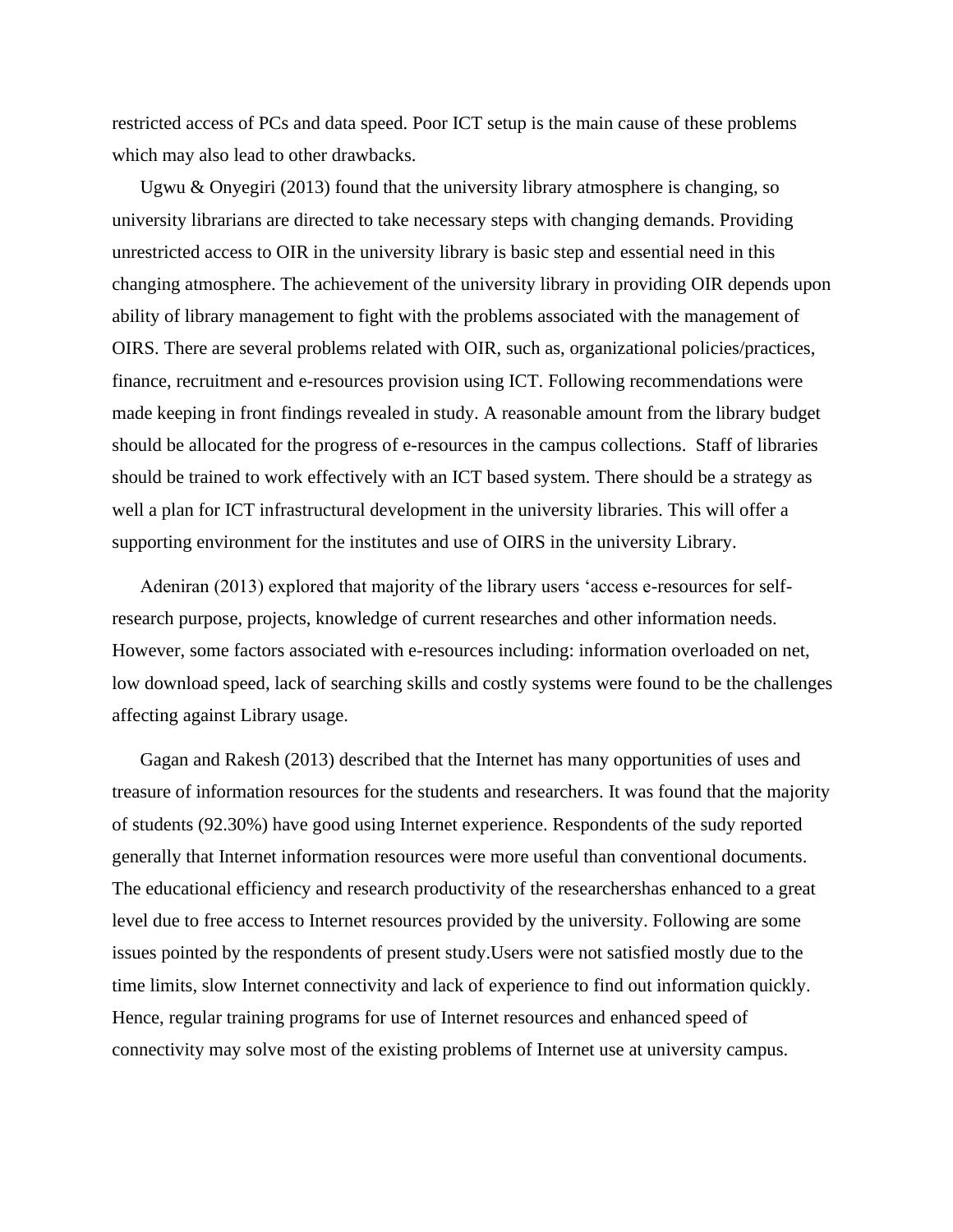Baro, Endouware & Ubogu (2011) investigated "the awareness and application of the medical databases and other online information resources associated with medical library"from the students of the College of Health Sciences in Delta State University. Responses of the respondents were collected with the usage of interviews and questionnaire. It was observed after analysis that many students did not know and do not use the online information resourcesto retrieve related information of their studies. There are many reasons behind this such as shortage of required skills to searching information, insufficient information literacy skills and to use the medical databases and other sources of informationoffered online. Some more issues were stated by the respondent**s**such as timings of libraries, deficiencies in curriculum, and speed of net. The results of study were useful for medical institution authorities along with libraries management. It was suggested to organize training sessions for participants to promote information literacy skillsand its inclusion into medical course in developing nations.

Badu, Adjei & Fordjour (2010) studied "the predictions and challenges of information retrieval among university students". The survey was performed to achieve following objectives. "To explore the awareness and usage of information retrieval systems, document retrieved and its relevance to student's information need, challenges of information retrieval among students during this process and future expectation of information retrieving skills by students". The findings about study revealed that respondents were greatly aware of the IR systems. The current research article also showed that the process of retrieving relevant information depends on the information needs of the user. It was recommended that IR training program for improving required skills should be executed.

Akussah, Asante and Adu-Sarkodee (2015) examined "the relationship between the impact and usage of e-resources in academic libraries in Ghana". This relationship has been examined by keeping these variables in front, satisfaction level, preferred database, time and frequency, and level of awareness. Impact of e- resources showed a progressive association with usage among the users. The study recommended that institutions should work on making more awareness regarding utilization of e-resources. This can be enhanced on the availability of databases, more time and easy accessibility towards system. These can be carried out by fresh student's orientation, seminars, new arrival information to users, circulars, memorandums, selective dissemination of information and many more.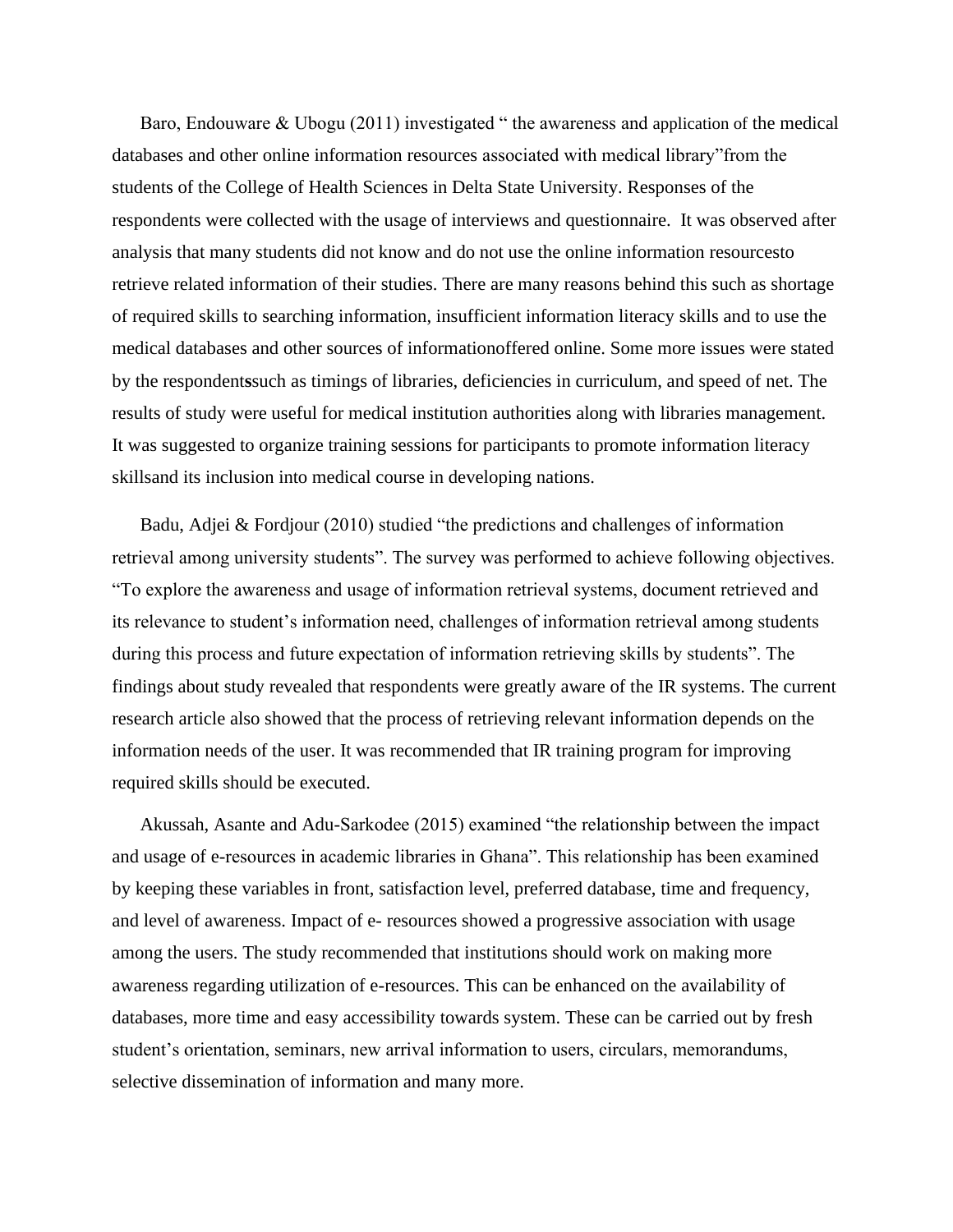Qasim and Khan (2015) gave following recommendations of their study for the worth and maximum utilization of E-journals. Effective and quality user training and technical support must be provided for the accurate utilization of E-journals. The libraries should establish regular training workshops to develop usage of E-journals and access the needed information effectively, efficiently and comprehensively. Online tutorials should also be offered as an option. The IT specialists of the universities should try to make searching process by single keywords to avoid consuming lot of time getting irrelevant results. Researchers should be taught about latest searching techniques like Boolean searching and searching by wild card characters, truncation etc. which would be largely useful for collecting data for research. User' assessment should be conducted occasionally to evaluate and determine the electronic information needs of users, and problems while accessing them. The library should establish a main point of subscribed Ejournals in order to enable users to search full-text journal articles by subject, keywords and topic from a single place. The libraries should engage more trained and skilled IT staff, which can be helpful for the users in areas like accessing, downloading, and suitable utilization of the Ejournal services. Appropriate response system should be hosted to know about several problems faced by the users and to solve them effectively. Library should claim for more funds in order to develop their collection both in soft and hard.

Kumbar and Kotabagi (2014) concluded that many scholars rely on electronic resources to achieve the required and updated facts. When, practically usage of electronic resources studied, it was found that usage level of e-resources was low due to following reasons; less amount spent on e-resources, improper infrastructure and not implementation of training programs. It was perceived that the number of electronic resources was insufficient for present faculties. Respondents were expecting more current e-resources, since maximum of the respondents were research students and using e-resources for research only. It was proposed that the library personals must take maximum interest in creating awareness about the availability and usability of e-resources, because electronic resources have more valuable and important in improving the worth of the research. With the usage of updated and quality electronic resources in research work, it will provide an improved knowledge and standard publications as well as thesis by researchers.

Groote, Shultz & Blecic (2014) investigated "the information seeking behaviors of health sciences faculty, including their use of online databases, journals, and social media for fulfillment of information need". A survey through email to 754 health sciences faculty at different health colleges was conducted. It was concluded after analysis of received data that usage of online databases and online social media blogs were comparatively low. Getting the benefits from online journals was also not convincing due access issues. So, it felt the need of campaign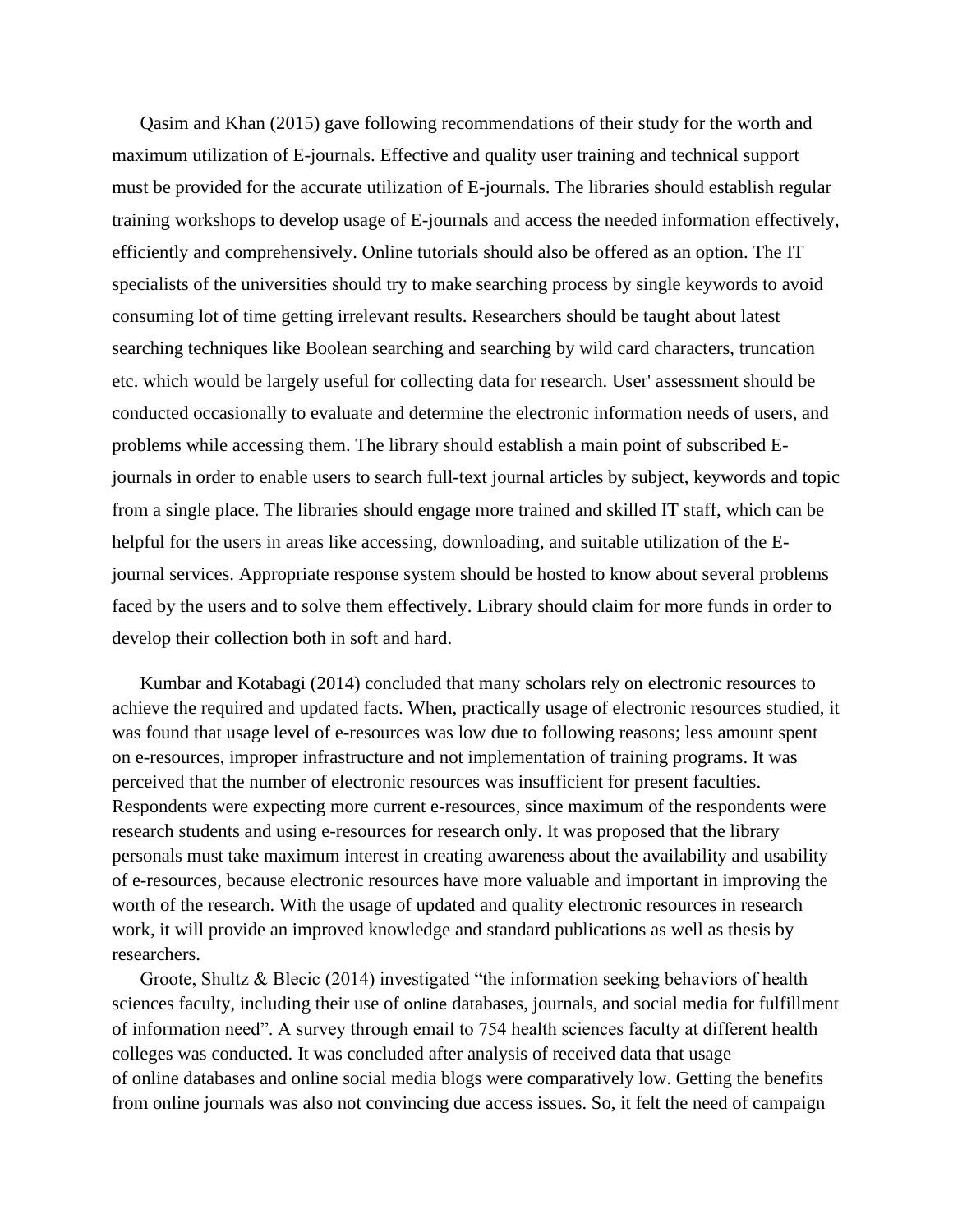of usage of online resources and IL education for faculty. Library personals were needed to support users to trace and utilize the resources and tools that libraries possessed.

Bhukuvhani, Chiparausha & Zuvalinyenga (2012) recommended that training sessions should be arranged for faculty, students and other library users for awareness regarding online information resources. It is fact that research productivity in any institution places particular university at higher ranks, and obviously electronic resources are contributing maximum in research. It becomes compulsory for universities to spend more on access to electronic resources.

According to Gowda and Shivalingaiah (2009) the electronic resources are influencing positively towards the type and worth of research internationally. The ICT progresses are also influencing users' information seeking behavior and procedures of information retrieving. The fundamental job of institutional libraries is to provide needed materials to the researchers. Libraries have to maintain information resources both in print and electronic formats. Digital repositories should be managed and organized in separate section in the libraries, where trained personals guide the researcher scholars to utilize electronic resources. The libraries must offer distant and web-based access to the e-resources reachable with them and links to other important resources subscribed for research requirements. The regular feedback from researchers and general users should be followed about the availability of library facilities and services. It is necessary to recognize their changing information requirements.

#### **A Review of Related Literature in Pakistani Perspectives**

Hira and Waseem (2014) conducted a study "to find the use of Electronic Information Resources by the students of Faculty of Science, University of Karachi". They estimated the rate of utilization and difficulties faced by users while using EIR. Purpose of using EIR and the advantages and drawbacks of EIR were also checked in the study. The figures was collected through questionnaire and evaluated by simple statistical method. The findings of study revealed that the students use EIR for the fulfillment of their academic needs. Another purpose of using EIR found out that respondents wanted to become aware of the updates of their fields. The problems pointed out by the respondents were network slowness, dodging of electricity, viruses, access of quality resources etc. The need of training for effective utilization of these resources was also felt. It was mentioned that Government of Pakistan should resolve the electricity issues. HEC should have to offer high speed network within the campus and it is the responsibility of the University authorities for the provision of more access points for the use of EIR in the institution. Ali (2014) investigated the Pakistani Students' observations about use of the Internet in their educational activities and stated that the Pakistani students' have the view about the Internet that it conveys advanced changes in academic activities by providing resources for research, information and educational needs. Students use Internet for locating resources for projects, reports, presentations and exam. They think that the use if Internet is not wastage of time. Some of them say that Internet enhances cheating in writings and papers. It can be decided that the Internet gives a wider and advanced choices for students in their projects, reports,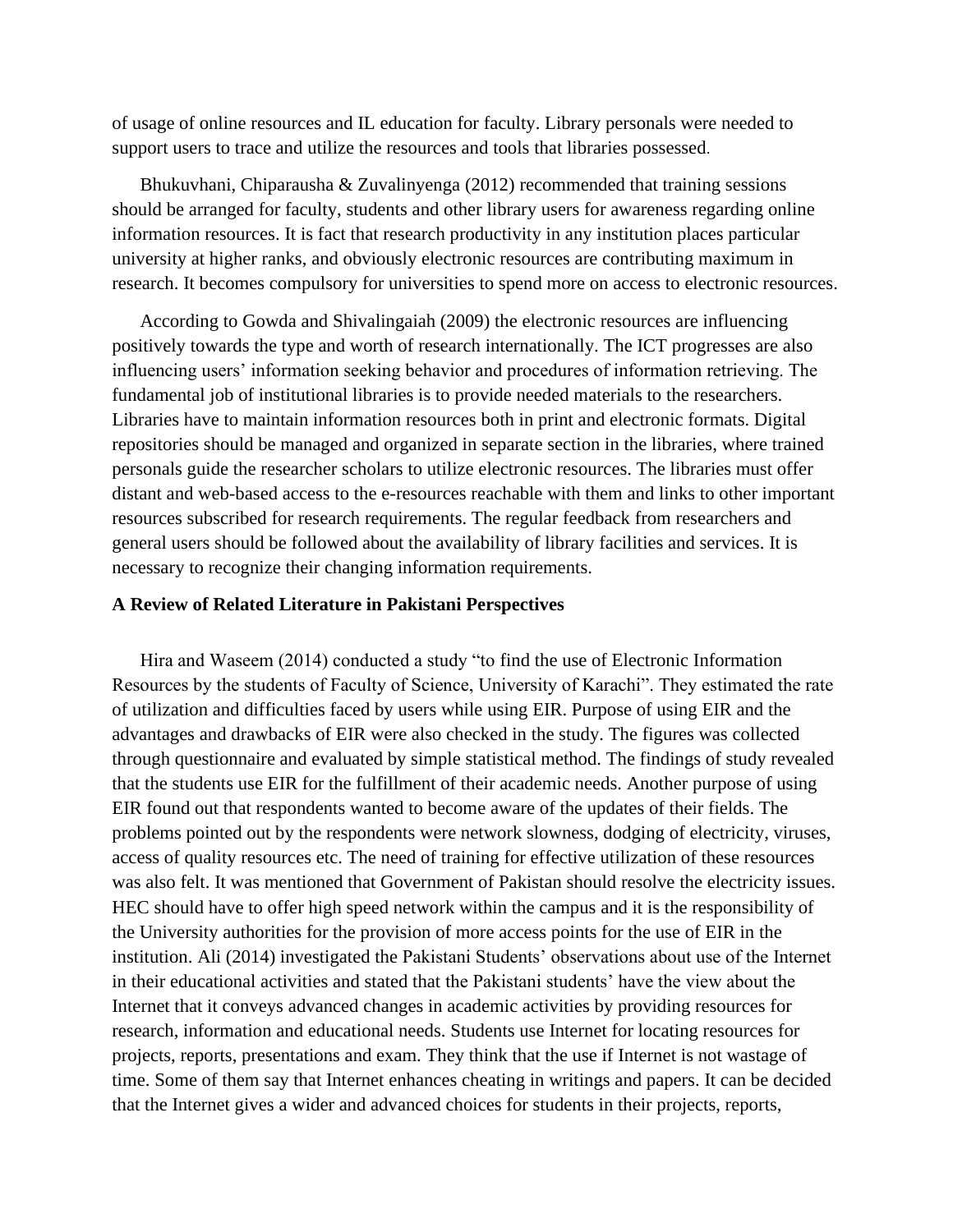presentations and exams. With the help of Internet student of current era can better find study and research related problems and its solutions. It is a fact that Internet has finished all difficulties in getting information. The advent of the Internet has extremely changed the education process. Ullah and K.Amin (2014) conducted a study "to explore the current practices of information literacy (IL) instruction in medical libraries of Pakistan". Head librarians of all 114 educational medical libraries of Pakistan were contacted through mail and semi-structured questionnaire was used to get responses. The following variables were measured in the study, IL instruction, topics covered related to IL, methods of delivery and assessment, level of integration in the curriculum, and level of association with teaching staff. The present study concluded that IL instruction activities in medical libraries of Pakistan are in their inauguration. Medical librarians need to organize IL instruction programs. Information literacy instructions should be incorporated in course. Khan and Qutab (2016) found in their study about major challenges regarding ICT-based library resources were fewer budgets, price involved in networking system, inexperienced personals of libraries, less ICT equipment, lower ICT skills of students and improper knowledge of retrieving ICT-based library means. Following suggestions were made for the effective implementation of ICT-based library resources in universities. The charges involved in ICT-based library resources should be reasonable, skilled and trained library staff should be provided for ICT-based resources for the training of the postgraduate research students and university websites easily accessible to the research scholars. Some more recommendations were also mentioned. Financial issues should be resolved so that university libraries can manage to pay the cost of ICT-based library resources for researchers. The insufficient awareness of ICT can be handled by the library management in Universities. Training sessions should be arranged for library on the use of ICT resources. The expertise of librarians on ICT-based resources should be proficient to direct the researchers for the use of ICT resources for research purposes. The skills of research students can be improved through attending seminars, workshops, conferences and short course training. There should be awareness and training programs of research students for the effective utilization of ICT-based library resources. This will be helpful to prepare the postgraduate researchers on importance of ICT resources available in libraries. University management should make university websites without restrictions accessible to the research scholars and as well connect them to research databases for consistent research. Tahir, Mahmood and Shafique (2010) stated the consequences of their study that the provision of electronic resources i.e. databases, e-journals, digital books, Internet and e-mail has a positive influence on users. Although print resources are still preferred medium, but transformation towards technology is not far away. Discussing problems during using electronic resources was an objective of this study. They face many problems in retrieving and using electronic resources. Information scattering, information explosion, cost of using and lack of retrieving skills were major problems mentioned by respondents.

Khan (2016) investigated the causes that influence the recognition of digital libraries between research scholars. The outcomes revealed that interface features of digital library can predict student's using digital library, while navigation, specific features provide of different digital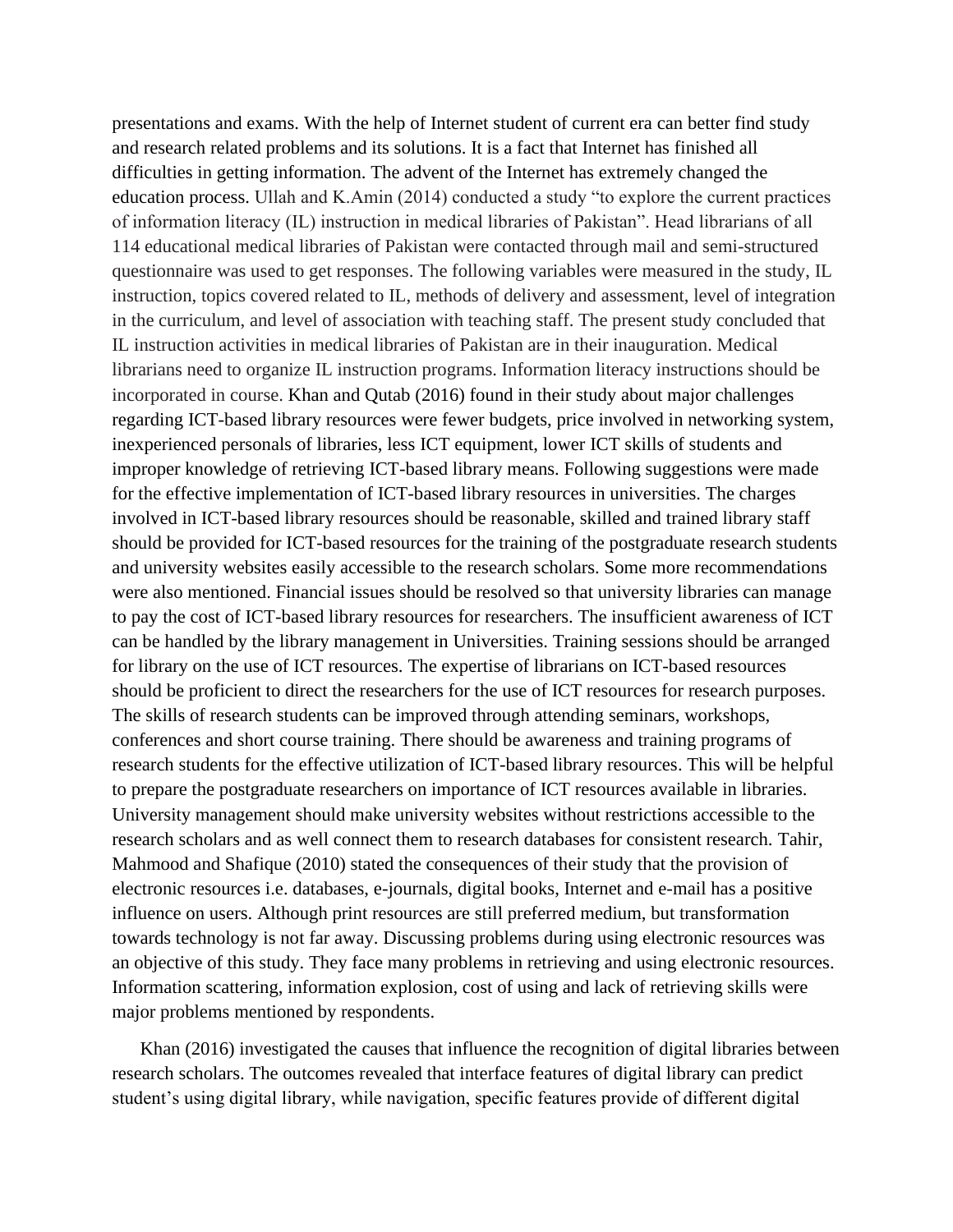libraries and system appearances considerably affected the ease of use. Usefulness of system features and quality of systems have also impact on usability. It was found that usefulness of digital library is the most effective point. The findings revealed that functionality of different features can affect the use of digital libraries. Judgments of the study were valuable for Pakistani educational librarians to boost approval and usage of the HEC digital library of Pakistan.

#### **Research Methodology**

To attain the goals of the study, quantitative research method adopted and survey was performed. The population of the study was the research students of Faculty of Behavioral and Social Sciences and Faculty of Sciences in university of the Punjab, Lahore, Pakistan. A selfadministered questionnaire was utilized as research instrument. Comprehensive review of the related literature was conducted for preparation of a draft questionnaire, which was peerreviewed and pilot-tested. Questionnaire survey was conducted among research students, studying in university of the Punjab, Lahore, Pakistan for data collection. The collected data from respondents was analyzed through SPSS. Descriptive and inferential statistics were applied to achieve results. Tables and charts were used for the demonstration of results of the study. The study was delimited to the research students of faculty of behavioral and social sciences and faculty of sciences of University of the Punjab, Lahore, Pakistan. The present study is restricted only in University of the Punjab, Lahore, Pakistan. The data for this research was collected from the research students of faculty of Behavioral & Social Sciences and faculty of Sciences.

#### **Analysis of Data**

#### **Demographic Information of the Respondents**

Out of 278 respondents, males were 138(49.6%) and females were 140(50.4%). Research students of University of the Punjab, Lahore studying in two faculties' i.e., Faculty of Behavioral & Social Sciences and Faculty of Science were respondents of present study. The response ratio from both faculties Behavioral and Social Sciences and Faculty of Science was 167(60.1%) and 111(39.9%) respectively. The respondents were studying in M. Phil and PhD program. A large number of the respondents were enrolled in M. Phil 213(76.6%), while PhD research students were 65(23.4%). The maximum feedback was received from age group of 20-25 (n=113)40.6% and 26- 30 (n=108)38.8%. The respondents belonging to 31-35 years age group were 50(18%). There were also some respondents who declared themselves as 36 years old and above (n= 07)2.5%.

#### **Perception about Online Sources of Information**

Respondents were inquired about their perception regarding importance of online information resources in their research execution. According to analysis of received data, respondents were agreed that online sources of information contributed a lot in conducting research work (Mean=4.24). Respondents were also agreed about highly utilization of online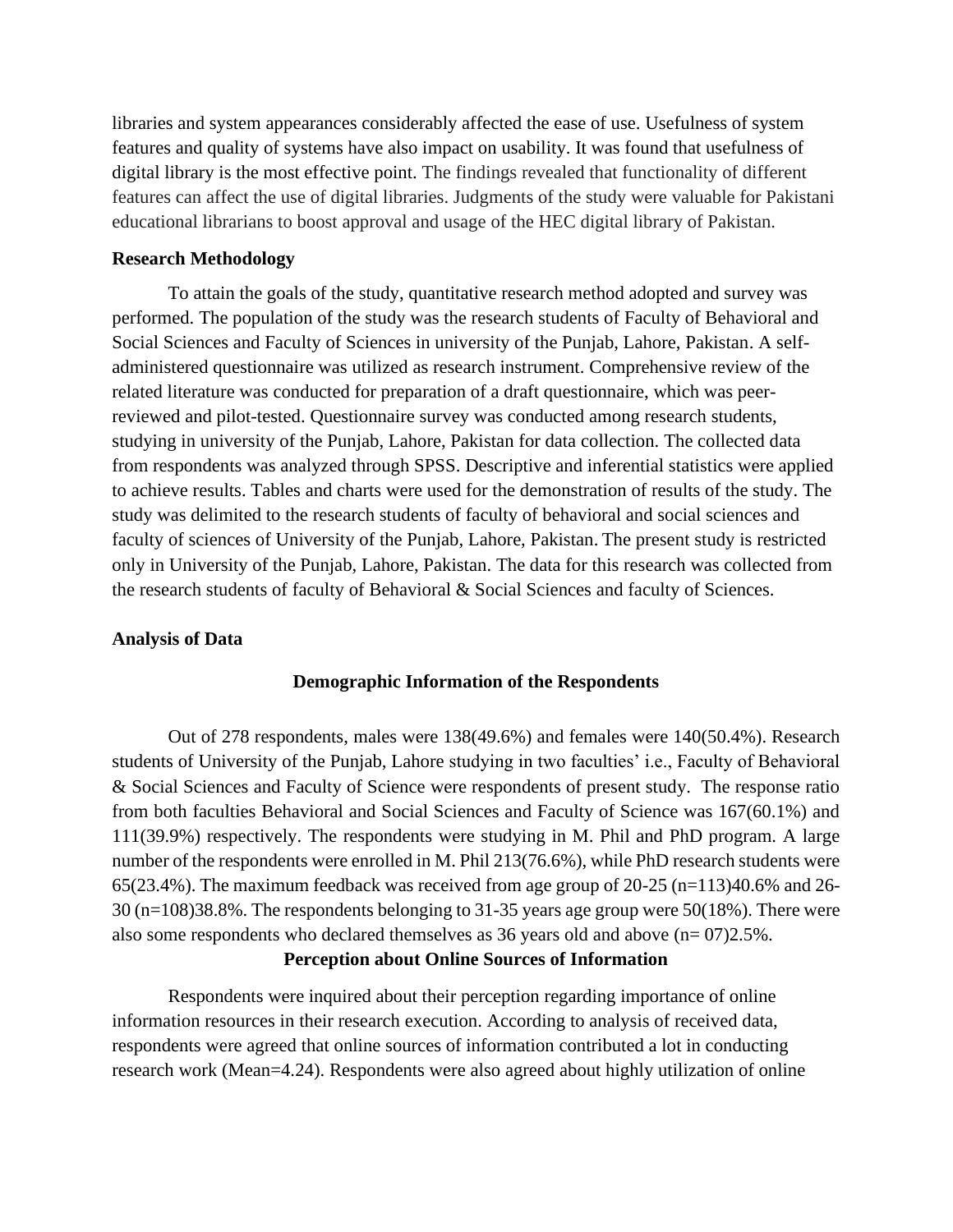sources in their research work (Mean=4.07). Their perception was also positive with other statements.

## Table 1

| <b>Statements</b>                                                          | <b>Mean</b> | <b>Std. Deviation</b> |
|----------------------------------------------------------------------------|-------------|-----------------------|
| Online sources of information                                              | 4.24        | .937                  |
| contribute a lot in my research work.                                      |             |                       |
| I highly utilize online sources to                                         | 4.07        | .810                  |
| conduct my research work.                                                  |             |                       |
| It is really hard to carry out research                                    | 3.97        | .921                  |
| work without consulting online                                             |             |                       |
| sources.                                                                   |             |                       |
| I obtain latest information related to                                     | 4.01        | .860                  |
| my research work through online                                            |             |                       |
| sources.                                                                   |             |                       |
| I prefer online sources for my research                                    | 3.83        | .992                  |
| work as compared to print sources.                                         |             |                       |
| (Strongly Agree=5, Agree=4, No opinion=3, Disagree=2, Strongly Disagree=1) |             |                       |

## *Perception about Online Sources of Information*

#### **Online Searching Experience of Research Students**

Respondents were asked about their online searching experience. The responses revealed that the maximum of the respondents were on their initial stage and had search experience of 1-2 years 130(46.8%). Those respondents who had searching experience of 3-4 years were 100(35.9%), while the respondents using online information resources since 5-6 years were 48(17.3%).

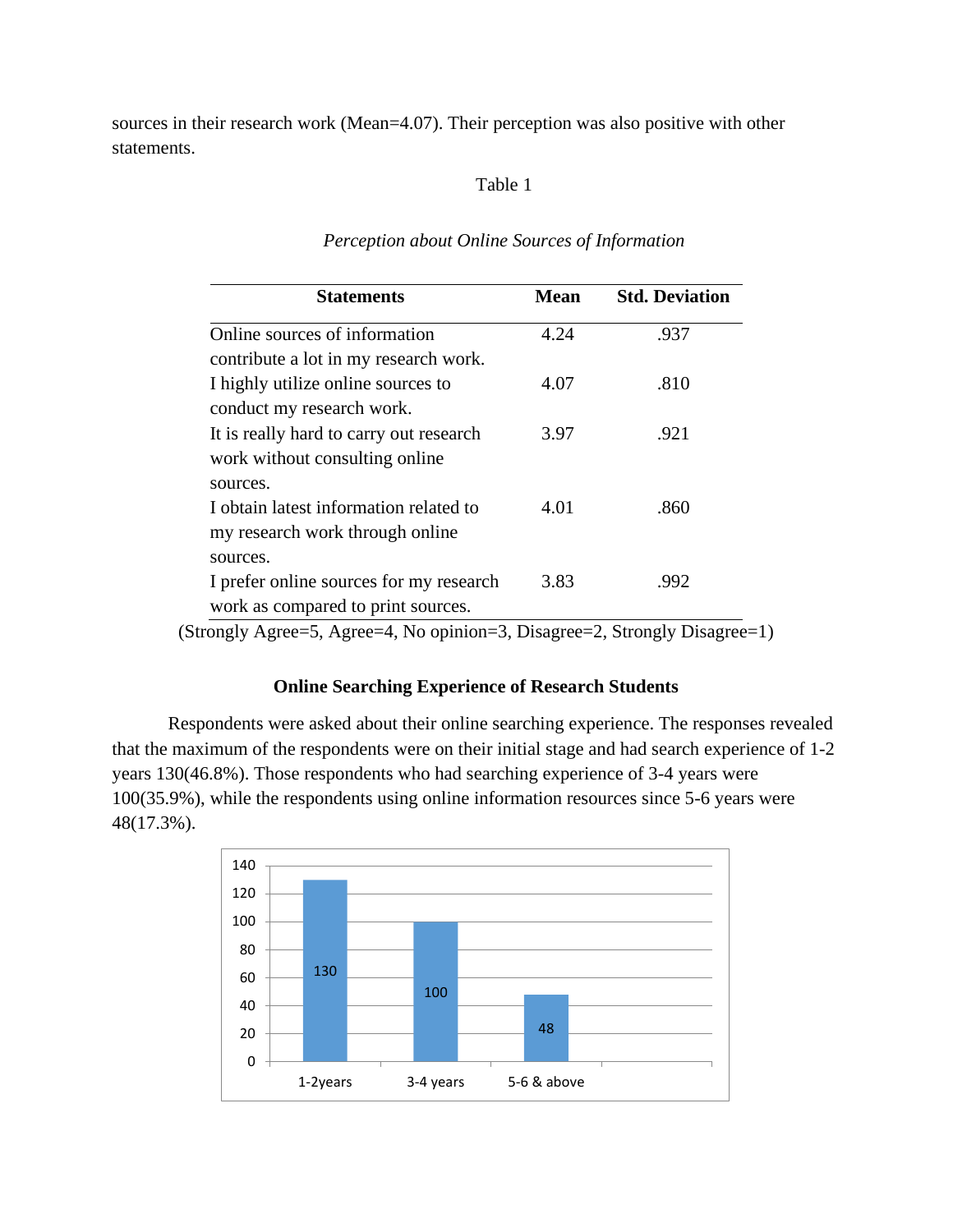#### Figure: *Online Searching Experiences*

## **Level of Online Searching Skills**

Analysis of responses regarding level of online searching skills described that the respondents were at their beginner level 89(32%), while at moderate level were 155(55.8%) and respondents who rated themselves as expert were 34(12.2%).



## Figure: *Levels of Online Searching Skills* **Trainings Received by Research Students**

Respondents were asked whether they have received any training to search online information resources. Results showed that respondents had obtained training to search information from online sources were 172(61.9%), while those respondents who did not get any training were 106(38.1%).



Figure: *Status of Training to Search Online Information Resources*

## **Preferred Form of Information**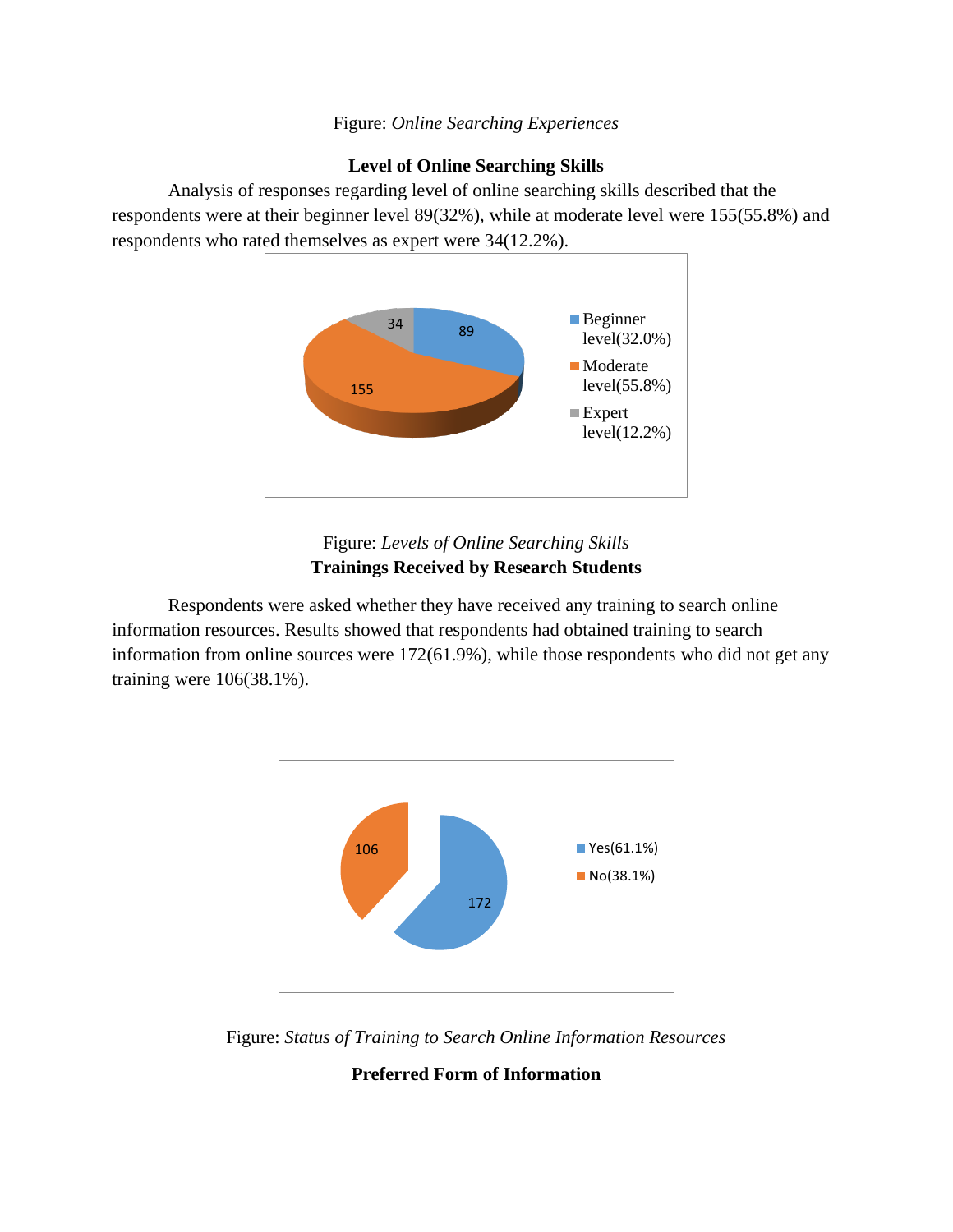Respondents were questioned about their preferred format of information. Data in table 4 illustrated that majority of the respondents preferred print form of information (Mean=4.13). However, results showed that respondents were also preferring digital format (M=3.94) and electronic format (M=4.01).

Table

|                                                                                          | r avrv      |                           |  |  |  |
|------------------------------------------------------------------------------------------|-------------|---------------------------|--|--|--|
| Preferred Form of Information                                                            |             |                           |  |  |  |
| <b>Information Format</b>                                                                | <b>Mean</b> | <b>Standard Deviation</b> |  |  |  |
| Digital                                                                                  | 3.94        | .952                      |  |  |  |
| Print                                                                                    | 4.15        | .693                      |  |  |  |
| Electronic                                                                               | 4.01        | .781                      |  |  |  |
| <b>Audio Visual</b>                                                                      | 3.38        | 1.040                     |  |  |  |
| (Highly preferred=5, Preferred=4, No opinion=3, Not preferred=2, Not preferred at all=1) |             |                           |  |  |  |

**Barriers in Using Online Information Resources** 

Respondents were asked about the difficulties they are facing in using online information resources. Results showed that respondents were facing problems in online searching due to lack of searching skills, information overload, and inadequate knowledge of online sources, lack of access to HEC databases at home, power supply issue and passive role of librarians in libraries to guide them in using online sources of information.

## Table

| <b>Statements</b>                         | <b>Mean</b> | <b>Std. Deviation</b> |
|-------------------------------------------|-------------|-----------------------|
| Lack of searching skills.                 | 3.92        | 1.087                 |
| Information overloaded on the web.        | 3.99        | .841                  |
| Inadequate knowledge of online.           | 3.83        | .865                  |
| information sources.                      |             |                       |
| Lack of Internet access.                  | 3.52        | 1.064                 |
| Lack of access to research HEC databases  | 3.88        | .915                  |
| at home.                                  |             |                       |
| Lack of assistance to learn about advance | 3.69        | .848                  |
| searching techniques.                     |             |                       |
| Power supply issue (load shedding etc.)   | 3.67        | .942                  |
| Passive role of librarian in providing    | 3.63        | .985                  |
| trainings to search online sources.       |             |                       |
| Lack of personal interest to learn about  | 3.42        | 1.074                 |
| online searching skills                   |             |                       |

## *Barriers in Using Online Information Resources*

(Strongly Agree=5, Agree=4, No opinion=3, Disagree=2, Strongly Disagree=1)

## **Training Needs of Research Students**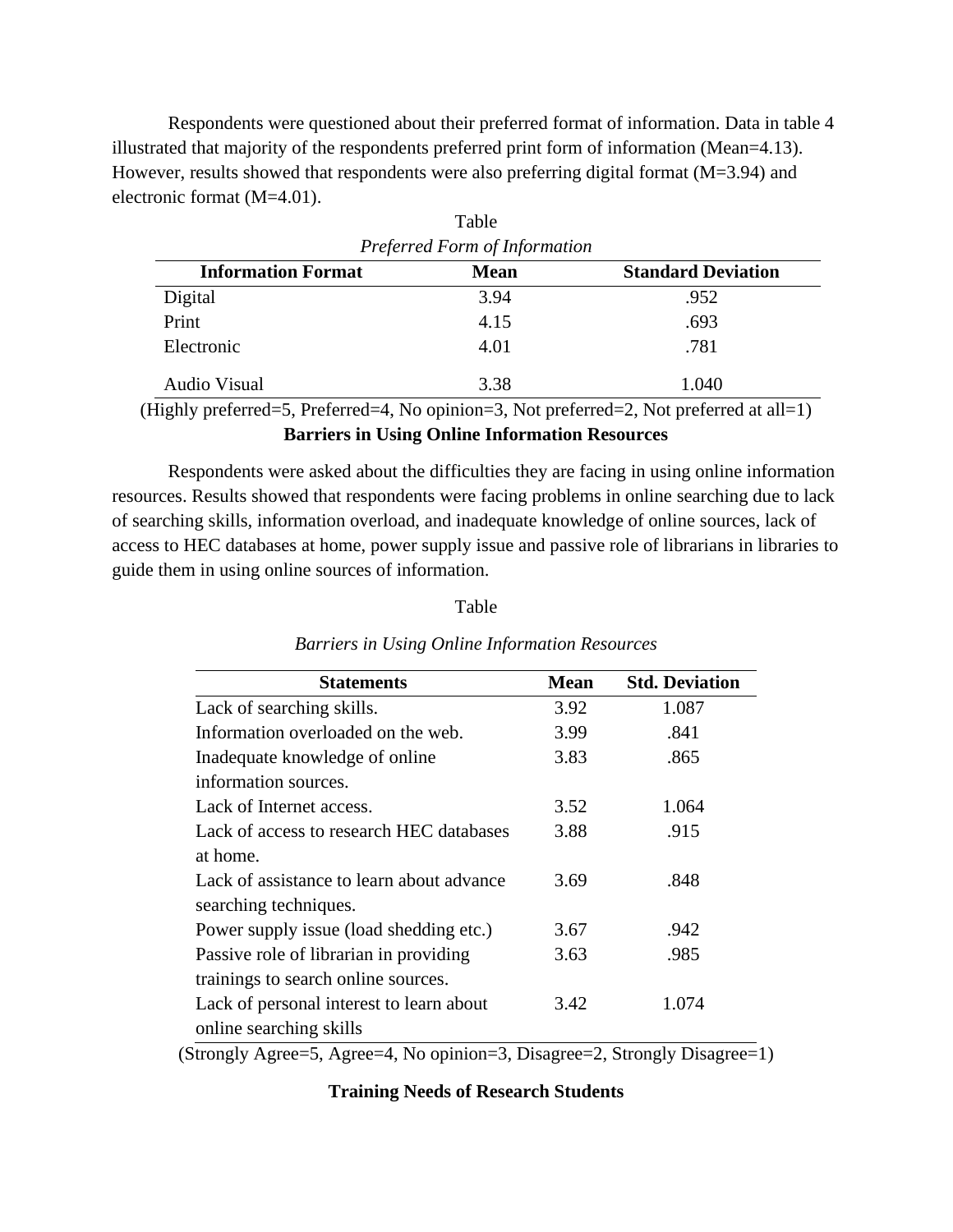Respondents were inquired about training needs of research students to increase their online searching skills. Results showed that vast majority wanted to get training to progress their online searching skills 262(94.2%).

#### Table

| <b>Response</b> | <b>Frequency</b> | Percentage |  |  |
|-----------------|------------------|------------|--|--|
| Yes             | 262              | 94.2       |  |  |
| No              | 16               | 5.8        |  |  |
| Total           | 278              | 100        |  |  |

#### *Training Needs of Research Students*

#### **Useful Training Methods for Research Students**

The respondents were inquired about their preferred type of training methods to improve their searching skills. Analysis of collected data described that use of online tutorials was the most preferred choice 127(45.7%). Training courses offered by LIS schools/associations was another favorite method of training 110(39.6%). The lowest choice of respondents was hands on training 29(10.4%).

## Table

| <b>Types of Training</b>                                | <b>Frequency</b> | Percentage |
|---------------------------------------------------------|------------------|------------|
| Training workshops                                      | 104              | 37.4       |
| Training provided by librarians                         | 103              | 37.1       |
| Use of online tutorials                                 | 127              | 45.7       |
| Hands on training                                       | 29               | 10.4       |
|                                                         |                  |            |
| Training courses offered by LIS<br>schools/associations | 110              | 39.6       |
| Seminars on searching skills                            | 90               | 32.4       |

*Preferred Type of Training Methods*

(Note: More than one option was permitted)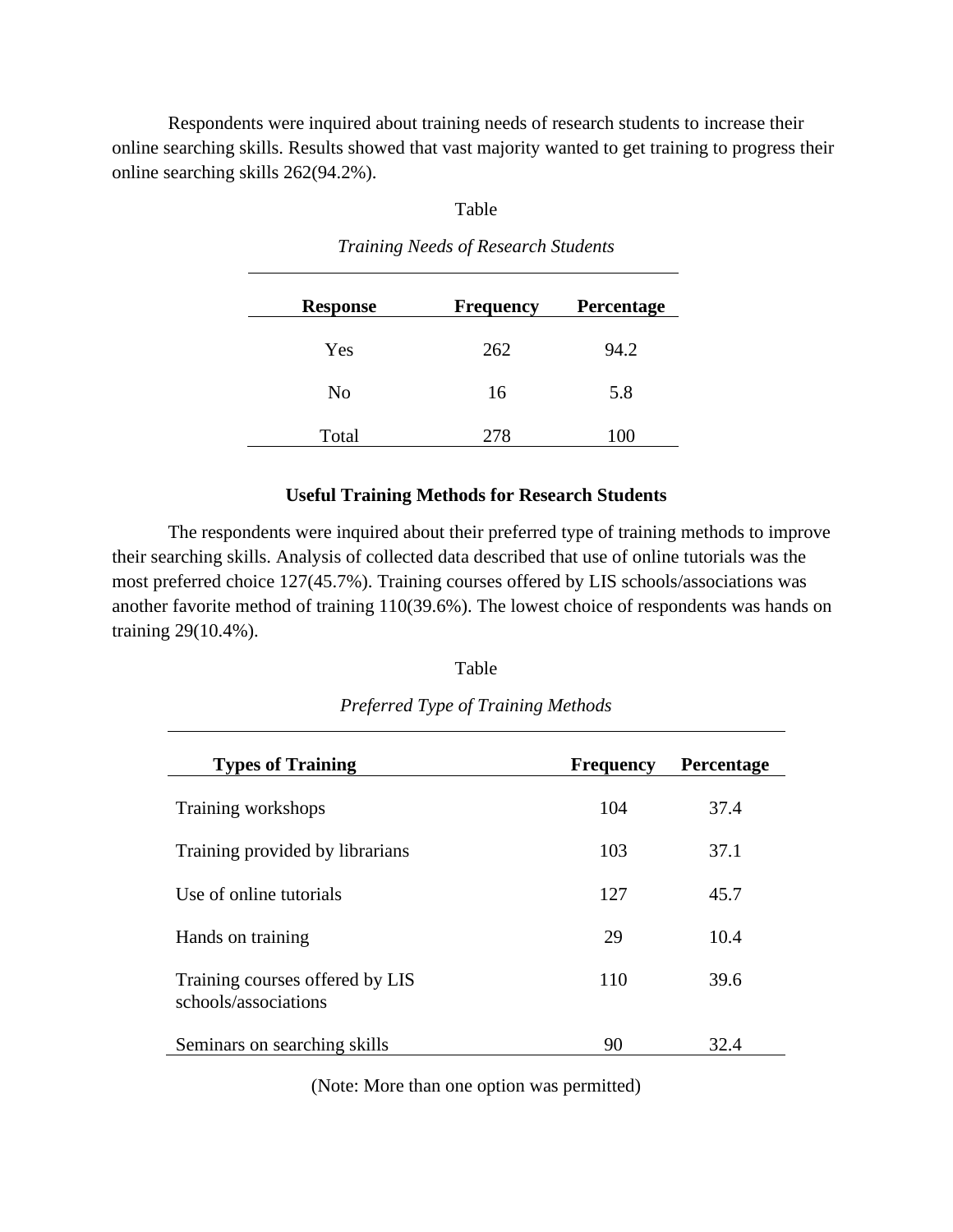#### **Major Findings of the Study**

The objectives of this study to examine the perception of research students about importance of online sources of information, status of their online searching skills and barriers in searching online information & useful training methods to improve searching skills.

The major findings of the study are as under.

Different types of online information sources are available in central and departmental libraries of University of the Punjab. Respondents access these sources to fulfill their educational and research needs. Respondents were inquired about their perception regarding importance of online information resources in their research execution. According to analysis of received data, respondents were agreed that online sources of information contributed a lot in conducting research work. Respondents were also agreed about highly utilization of online sources in their research work. Their perception was also positive with all inquired statements.

Respondents had various kinds of skills in using online information sources. They rated their skills as somewhat good in different categories of skills set. These skills set include ability and knowledge about searching online information, effective communicate with online information systems, using conceptual/analytical skills to understand the search results and applying different search strategies to evaluate search results, knowledge of different subject terminologies, knowledge of different file formats, knowledge of different online information sources related to their subjects, understanding indexing policy and vocabulary control used by the online information system, use of vocabulary control techniques, refining and narrowing search terms. These results demonstrated that respondents were familiar with all searching techniques to effectively utilize online information resources which were available to them. Following results were obtained regarding searching skills of the respondents in using advance searching technique. According to their self-evaluation, it was found that they had skills to use phrase searching, Boolean operators, use of  $+$  or  $-$  sign, use of NEAR operator, use of file extension, use of domain search, use of truncation marks and use of proximity searching. Knowledge of advanced searching skills is highly beneficial for online information seekers to limit the searching results by excluding irrelevant material. However, they don't have good level of searching skills in using ~ (tilde sign), range search and proximity searching. It showed that they were not good in using these particular search techniques. There is a need to develop their ability in these areas or there may not require for the researcher when searching online information.

Results revealed that respondents were facing problem due to information overloaded on web, lack of adequate searching skills, lack of access to HEC research databases, inadequate knowledge of online information sources, lack of assistance to learn about advance searching techniques, power supply issue and inadequate role of librarian in providing trainings to search online sources. Findings also revealed that they were not fully satisfied with current Internet services.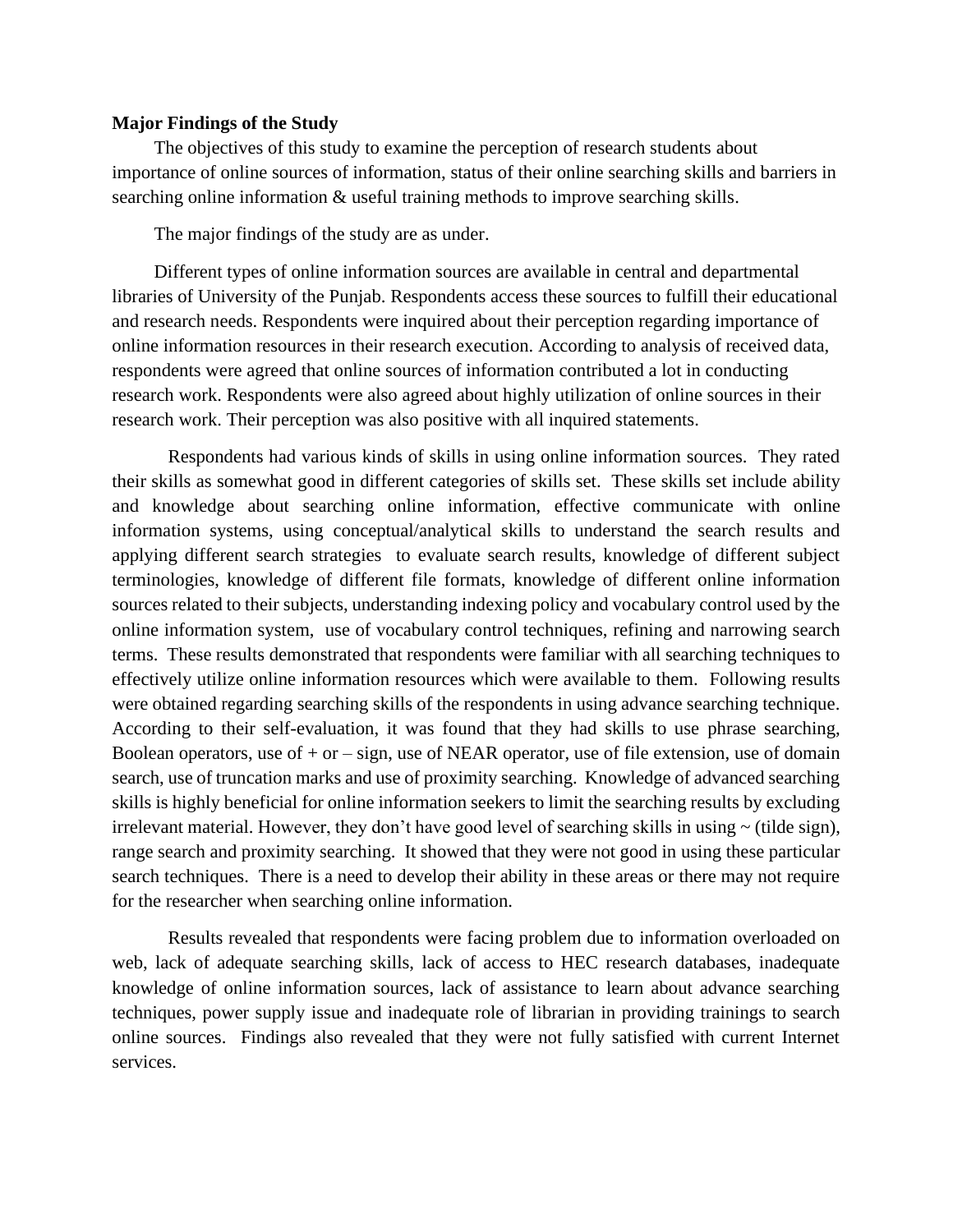These results showed the need to take necessary steps for addressing the problems faced by research students in University of the Punjab. Research studies conducted by Adeleke and Nwalo (2017) and Mirza and Mahmood (2012) mentioned similar results in their research studies. Hence, the results of this study are greatly in line with the literature produced by earlier investigators.

## **Conclusion**

The conclusions of the present research are as under.

The research students of the University of Punjab, Lahore had a positive perception regarding online information resources. They were aware about importance of these resources in academic and research works. Research students studying in University of the Punjab have good level of advance searching skills. Research students preferred information in print, digital and electronic format. Research students are facing problems in using online information sources due to lack of searching skills, information overload, inadequate knowledge of online sources, lack of access to HEC databases at home, power supply issue. Majority of the respondents wanted to get training to improve online searching skills. Use of online tutorials would be the most preferred choice, training courses offered by LIS schools/associations will be another favorite method of training.

#### **Recommendations**

Some necessary recommendations are mentioned as under.

1. Research students in University of the Punjab should be introduced about the availability of online sources of information in the library which are beneficial for their research work.

2. They should be provided adequate access to Internet so that they can easily utilize HEC databases and resources provided for research students in different HEC recognized universities.

3. Government, University management and Library authorities should solve barriers pointed out by research students.

4. Librarians should offer adequate assistance for research students to improve their searching skills in using online sources of information.

5. They should be provided training workshops, use of online tutorial service, seminars and proper training courses to obtain adequate knowledge about online information searching and resources available for researchers.

## **References**

Adeleke, D. S., & Nwalo, K. I. N. (2017).Availability, Use and Constraints to Use of Electronic Information Resources by Postgraduates Students at the University of Ibadan. *International Journal of Knowledge Content Development & Technology*, Vol. 7, No. 4, pp. 51.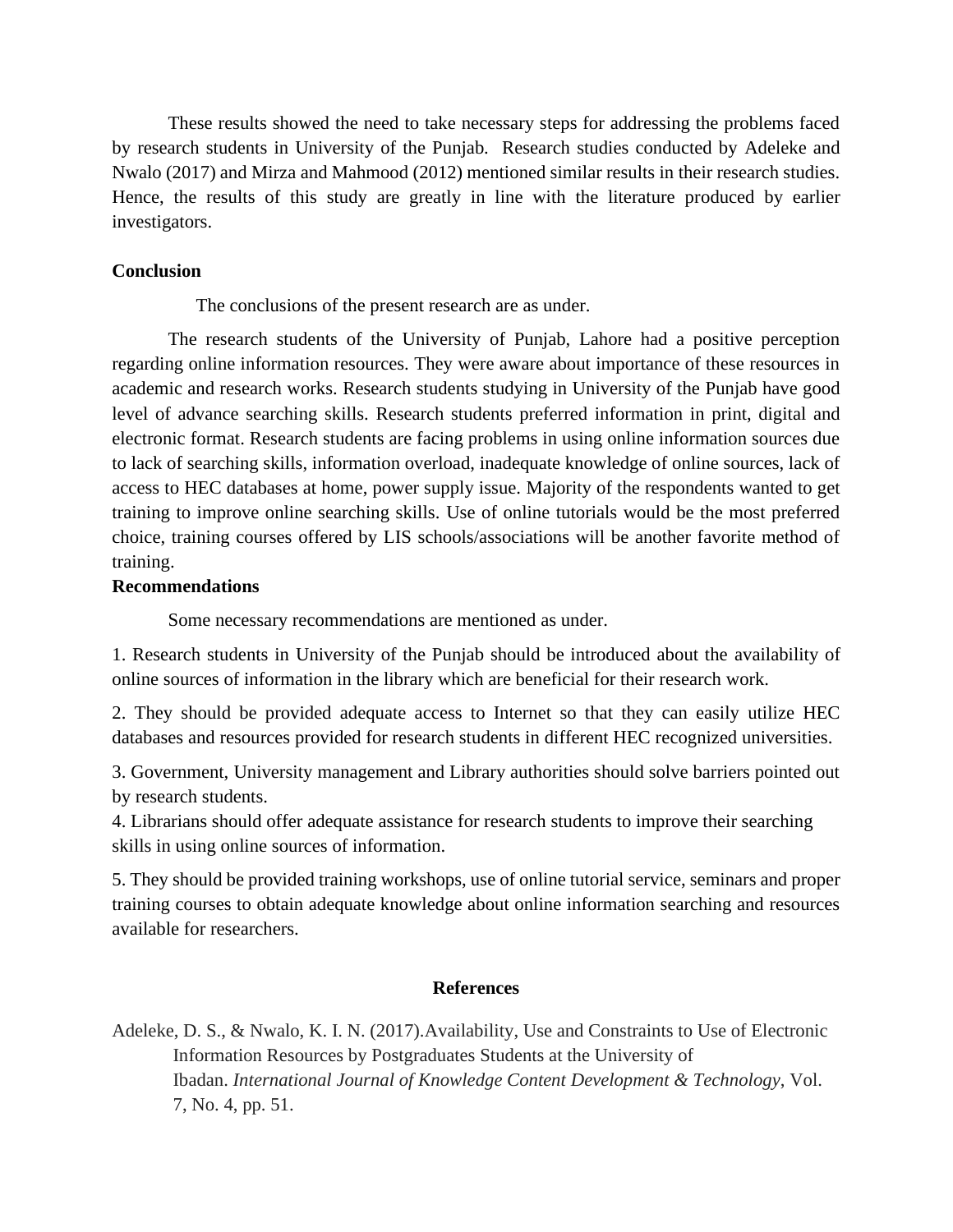- Akussah, M., Asante, E., & Adu-Sarkodee, R. (2015). Impact of electronic resources and usage in academic libraries in Ghana: Evidence from Koforidua Polytechnic & All Nations University College, Ghana. *Journal of Education and Practice*, Vol. 6, No. 33, pp. 33- 38.
- Adeniran, P. (2013). Usage of electronic resources by undergraduates at the Redeemers University, Nigeria. *International Journal of Library and Information Science*, Vol. 5, No. 10, pp. 319-324.
- Ali, Z. S. (2014). Pakistani students' perceptions about use of the Internet in their academic activities. *E-Learning and Digital Media*, Vol. 11, No. 3, pp. 222-230.
- Brown, R. A., Wolski, M., & Richardson, J. (2015).Developing new skills for research support librarians. *The Australian library journal*, Vol. 64, No. 3, pp. 224-234.
- Bhukuvhani, Chiparausha & Zuvalinyenga (2012). Effects of electronic information resources skills training for lecturers on pedagogical practices and research productivity. *International Journal of Education and Development using Information and Communication Technology* (IJEDICT), Vol. 8, No. 1, pp. 16-28.
- Baro, E. E., Endouware, B. E. C., & Ubogu, J. O. (2011).Awareness and use of online information resources by medical students at Delta State University in Nigeria. *Library Hi Tech News*, Vol. 28, No. 10, pp. 11-17.
- Daramola, C. F. (2016). Perception and utilization of electronic resources by undergraduate students: The case of the Federal University of Technology Library, Akure. *American Journal of Educational Research*, Vol. 4, No. 5, pp. 366-370.
- De Groote, S. L., Shultz, M., & Blecic, D. D. (2014). Information-seeking behavior and the use of online resources: a snapshot of current health sciences faculty. *Journal of the Medical Library Association: JMLA*, Vol. 102, No. 3, pp. 169.
- Ebijuwa, A. S., & Mabawonku, I. (2019).Computer self-efficacy as a predictor of undergraduates' use of electronic library resources in federal universities in South-west Nigeria. *Global Knowledge, Memory and Communication*. Vol. 68 No. 4/5, pp. 323- 336.
- Fordjour, R., Badu, E. E., & Adjei, E. (2010). The prospects and challenges of information retrieval by university students: a case study of post graduate students of the University of Ghana, Legon. Vol. 308. No. 5014.
- Gagan, S., & Rakesh, P. (2013). Use of internet for research and educational activities by research scholars: A study of DSB Campus of Kumaun University-Nainital. *Int J EngManuf*, Vol. 4, No. 2, pp. 193-199.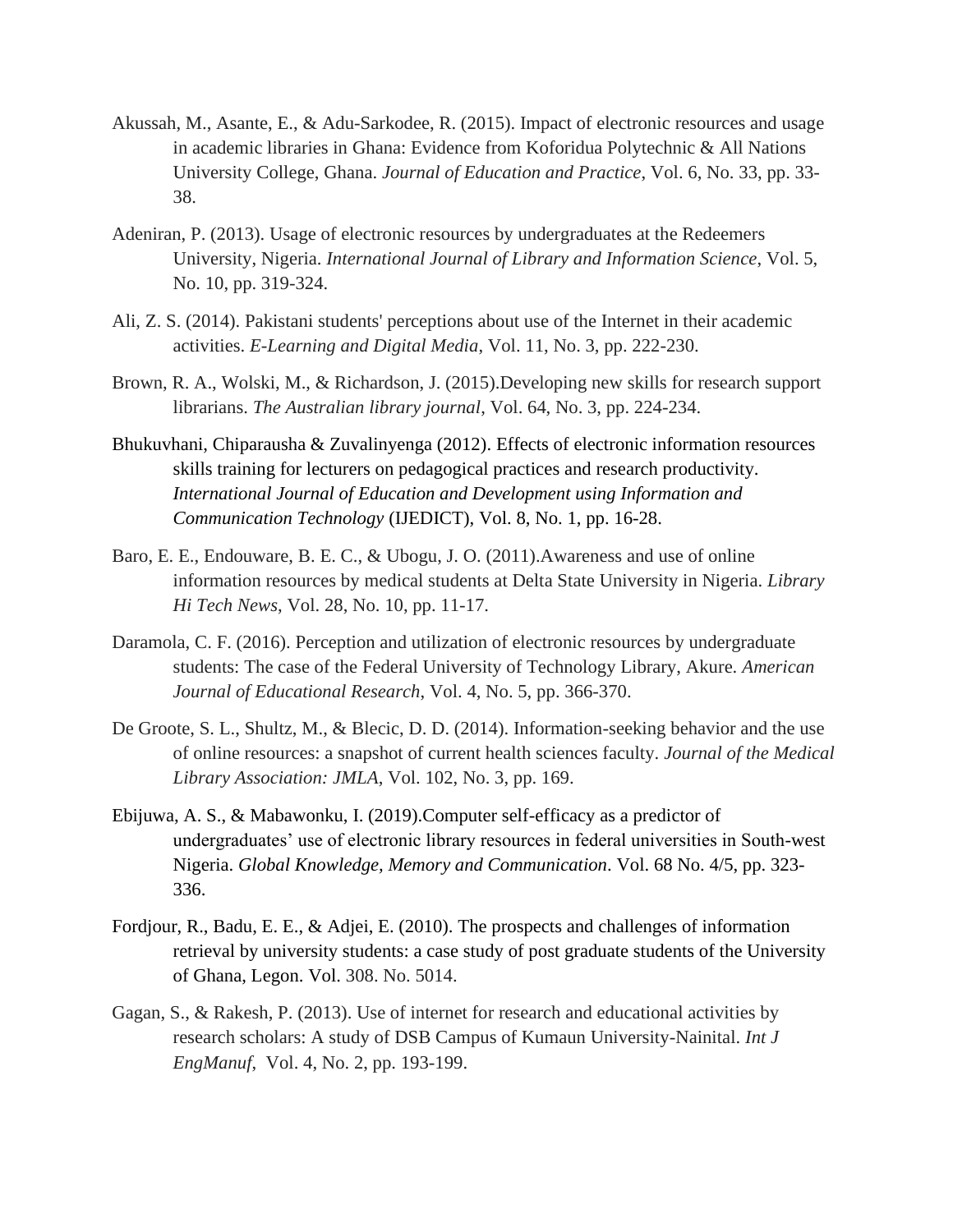- Gowda, V., & Shivalingaiah, D. (2009). Attitude of research scholars towards usage of electronic information resources: a survey of university libraries in Karnataka. *Annals of Library and Information Studies184 ANN. LIB. INF. STU.* Vol. 56*,* pp. 184-191
- Khan, A., & Qutab, S. (2016). Understanding research students' behavioral intention in the adoption of digital libraries: A Pakistani perspective*. Library Review*, Vol. 65. No. 4/5, pp. 295-319. doi:10.1108/LR-06-2015-0070
- Khan, A., Bhatti, R., & Khan, A. (2016). E-books usage by agricultural, engineering and social science students in selected universities of Pakistan: An empirical assessment. *The Electronic Library*, Vol. 34, No. 6, pp. 958-973.
- Kumbar, B. D., Lamani, M. B., &Gourikeremath, G. N. (2014).Utilization of E-Resources by Research Scholars of Science Departments, Karnatak University, Dharwad. *Journal of Advances in Library and Information Science*, Vol. 3, No.4, pp. 320-327.
- Kenchakkanavar, A. Y. (2014). Types of e-resources and its utilities in library. *International Journal of Information Sources and Services*, Vol. 1, No. 2, pp. 97-104.
- Kim, Y. M. (2011). Users' perceptions of university library websites: A unifying view. *Library & Information Science Research*, Vol. 33, No. 1, pp. 63-72.
- Makori, E. O. (2015). Micro factors influencing use of electronic information resources among postgraduate students in institutions of higher learning in Kenya. *Library Hi Tech News*, Vol. 32, No. 1, pp. 18-21.
- Mirza, M. S., & Mahmood, K. (2012). Electronic resources and services in Pakistani university libraries: A survey of users' satisfaction. *The International Information & Library Review*, Vol. 44, No. 3, pp. 123-131.
- Nkanu, W. O., & Okon, H. I. (2010). Digital divide: Bridging the gap through ICT in Nigerian libraries. *Library philosophy and practice*, Vol. 1, No. 11, pp. 1-12.
- Nisonger, T. E. (2003). *Evaluation of library collections, access, and electronic resources*. Retrieved from: *https://olin.tind.io/record/135518/*
- Qasim, J., & Khan, A. M. (2015). Use of e-journals by the scientists of CSIR-Institute of Genomics and Integrative Biology (IGIB), Delhi, India: A study. *The Electronic Library*, Vol. 33, No. 5, pp. 928-942.
- Reitz, J. M. (2004). Dictionary for Library and Information Science.*Library Books and Monographs*. 1. Retrieved from: https://repository.wcsu.edu/library\_books/1
- Singh, B., Kaur, A., & Brar, K. S. (2017). Awareness and use of internet based sources: A case study of North India. *Innovation: The Research Concept,* Vol. 2, No. 7, pp. 67-71.